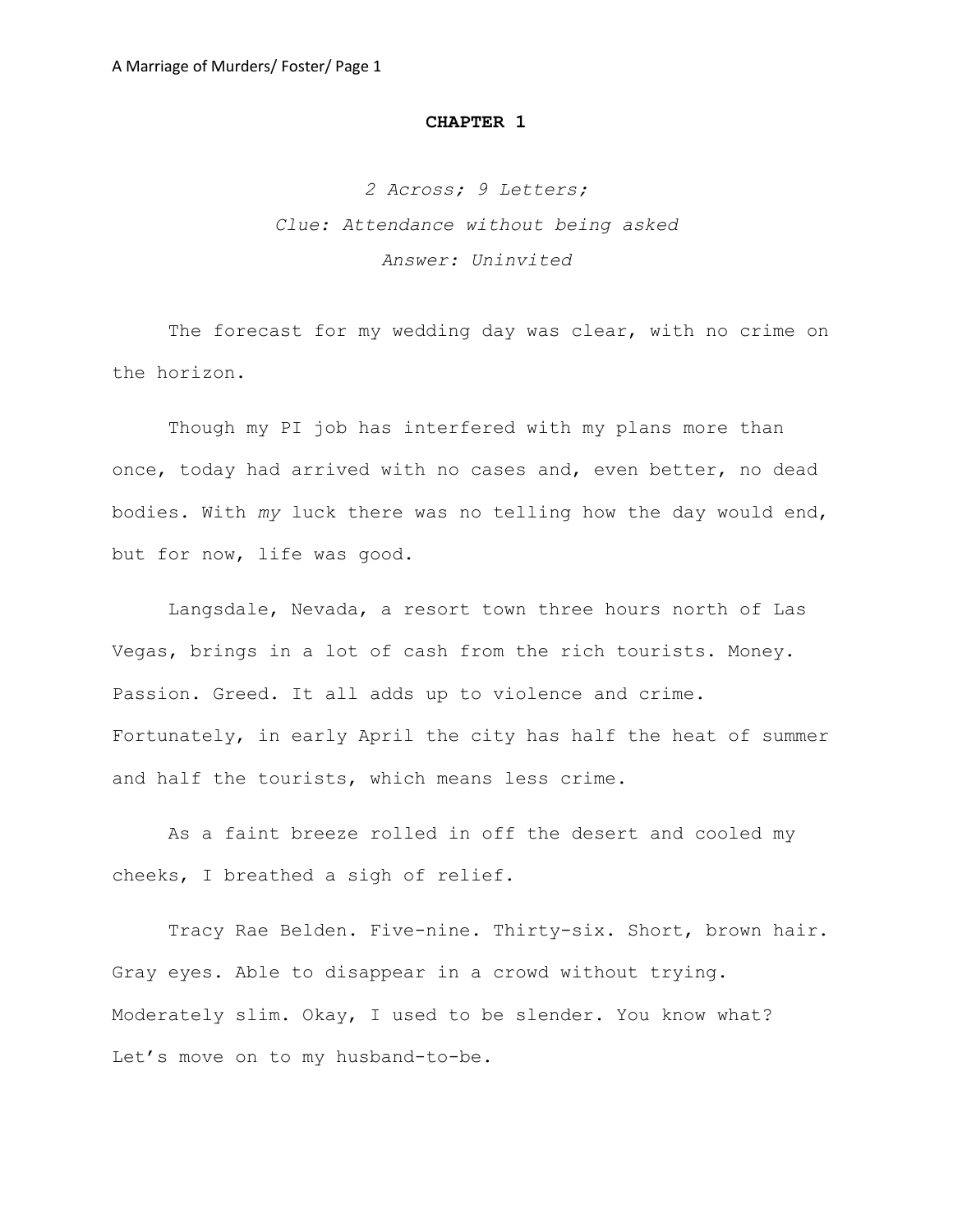Kevin Lee Tanner. Six-foot-two. Twenty-eight. Curly black hair. Sapphire eyes. Born with the build and looks of a Greek god. Charming. Loving. Perfect.

Just the thought of him made me smile. Is it any wonder I denied my feeling for him? How could I believe what I felt for Kevin and what he felt for me was real?

No more. After ten years as besties, today was the day.

Outside the small tent set up as my dressing room, lay the Bianco Botanical Garden along with assorted friends and relatives. All of us were waiting for the big moment, which would happen as soon as the minister showed up.

"Are you ready yet?" A flap of the tent let in a world full of attitude in the shape of Marcus, my twelve-year-old Korean foster son. His straight, black hair seemed to reflect the sun even inside the tent. He looked me up and down with a critical eye. "What took so long? You look like you always do."

I gave him with a flat look. "Thanks for the compliment."

"No, you look okay." He looked me over again. "Pretty good. I mean *really* good. I guess."

So much for the designer dress I'd borrowed from a friend. "Please, stop. You'll give me a swelled head."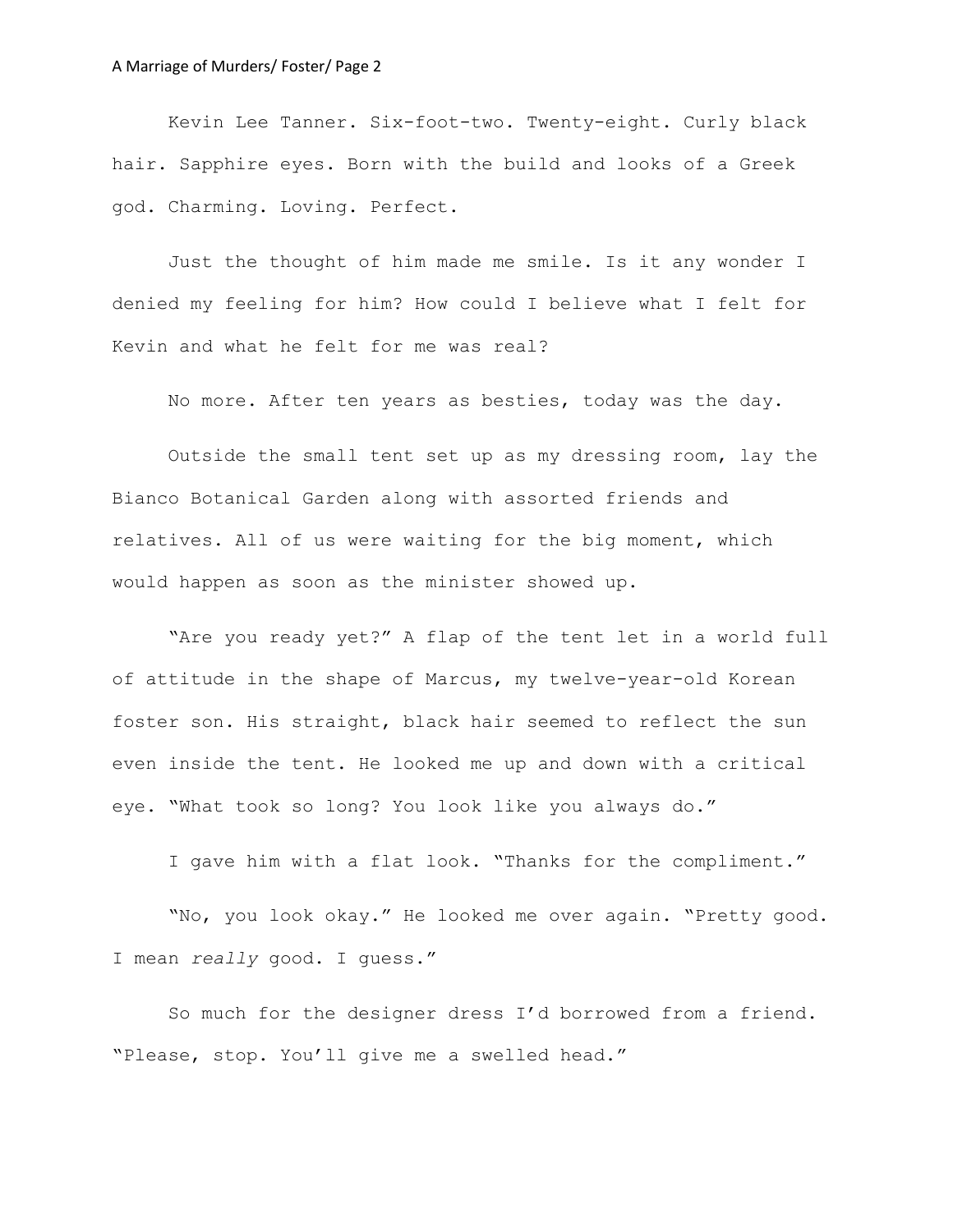Marcus smiled up at me. "Kevin's going to marry you no matter what you wear. We're buds. He won't leave me."

"Yeah, that was my big worry, too." I studied my son's smug expression with an upwelling of affection. "This day is all about you."

The boy plopped down on a wicker chair. "Took you long enough to marry him. Now, he gets to live with me all the time."

Can we say self-centered? That was only one of the joys I'd signed on for when I'd taken Marcus, a former street urchin, into my home and heart three years ago. I'd never regretted my decision for a minute.

I couldn't stop a smile. Today everything held a glow. "Is everyone seated? We can begin anytime."

Marcus grimaced. "The minister hasn't showed up yet. When did he call you?"

"Twenty minutes ago. He was half-a-mile from the main gate." The front entrance is an eight-minute walk from the Japanese section where the wedding pavilion had been set up. I gestured in what I thought was the correct direction, but it was a wild guess. "The man should have been here by now."

"You got lost." Marcus never let anything slide.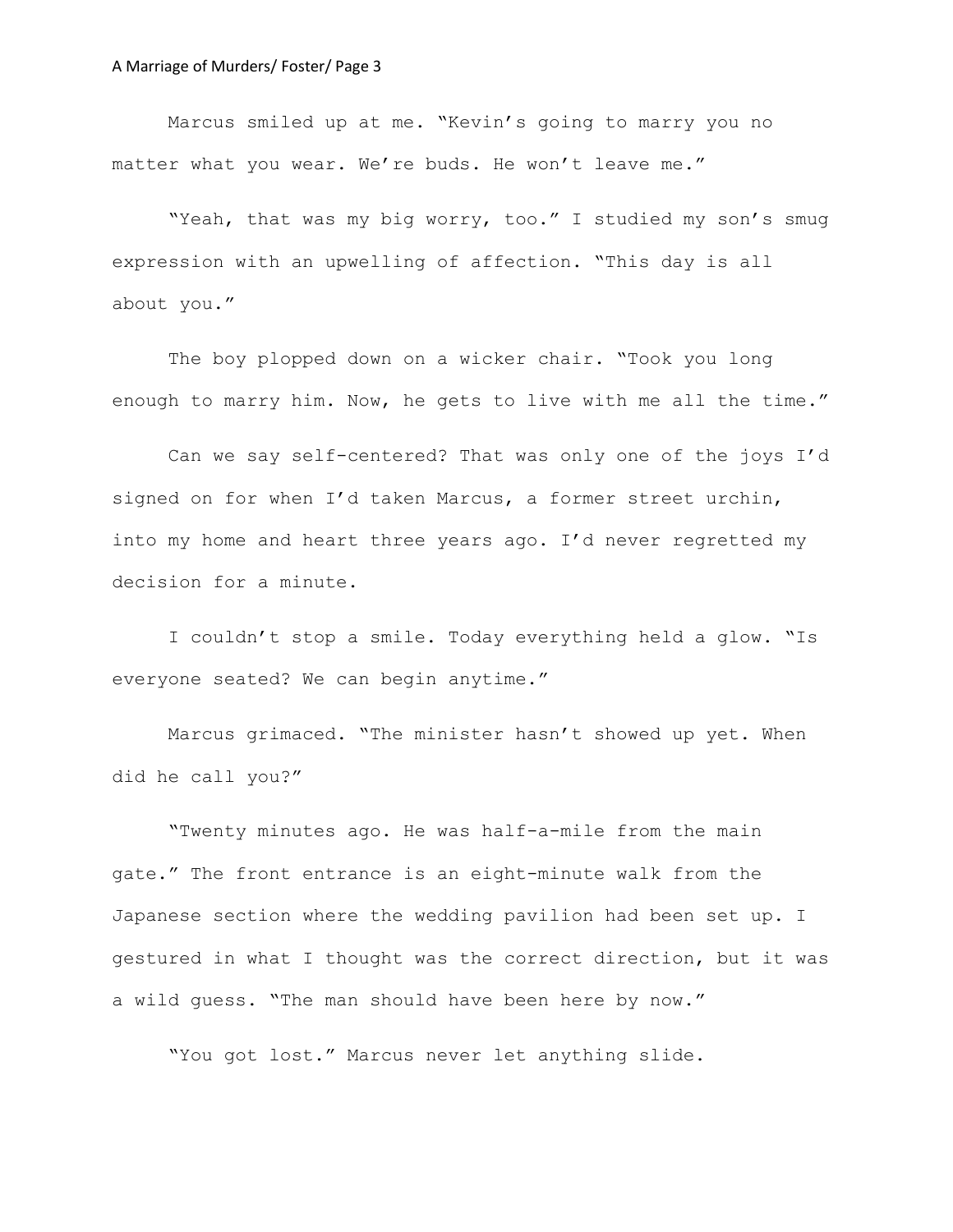"I was distracted with thoughts of the wedding." I refused to admit to my well-known challenge when it came to directions. "Besides, there are a lot of paths in this place."

"Sure, there are." Marcus's solemn agreement bordered on patronizing.

Was it petty of me to be comforted that the minister might be as bad with directions as me?

"If he's not lost, he could be dead." A hopeful ember gleamed in my son's black eyes. "He blabbed about a confession and someone killed him."

"Interesting scenario, except we're not Catholic and he's not a priest." The boy's melodramatic theory was a side-effect of his fascination, really an obsession, with my cases. "There will be no murder on my wedding day. Nor at my wedding."

"There's always hope."

I wanted to find the minister and get married without any further talk of crime. I couldn't stand around waiting. Time to take control. "It's twenty minutes until the ceremony is due to begin. Let's go find him."

Marcus jumped to feet. "Kevin went to look, too. Rabi must be searching, too. He disappeared. Bet we find the guy first."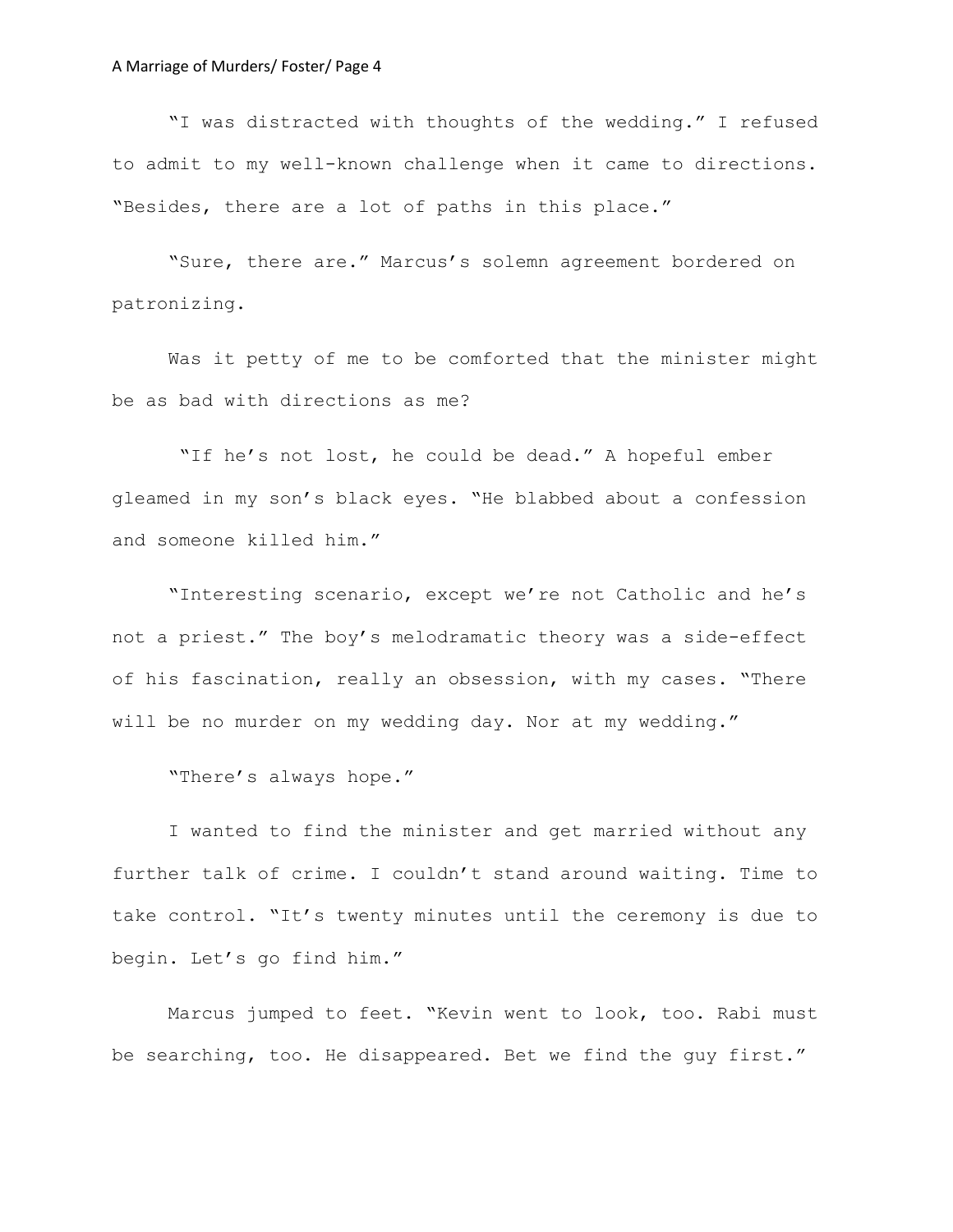I grabbed ahold of my son's arm as he headed for the front tent flap. "Too many people that way. I don't want to talk to everyone. Let's slip out the back."

I'd tied up one of the rear flaps to let the breeze in. We crept behind a row of hedges without any of the guests noticing.

The stubble of brown grass had yet to recover from a long winter and a late spring. Manicured designs of pebbles wound past the Japanese statues and shrines. Colorful flags marked the route.

At the moment, the usually calming aura slid right off my growing frustration.

"The main entrance is that way." Marcus pointed to the left. "Kevin went to the English Garden. The first stop. I saw Rabi walk toward the Japanese shrine."

"Let's check this path." I started walking as I spoke. "The outcrop up on the right overlooks this whole section."

I was semi-confident of where I was going. Kevin, Marcus, and I were regular attendees on the garden's free days.

Marcus turned around and looked the way we'd come. After a few seconds, he resumed walking. He must have seen my puzzled expression. "I read in a western that when cowboys left their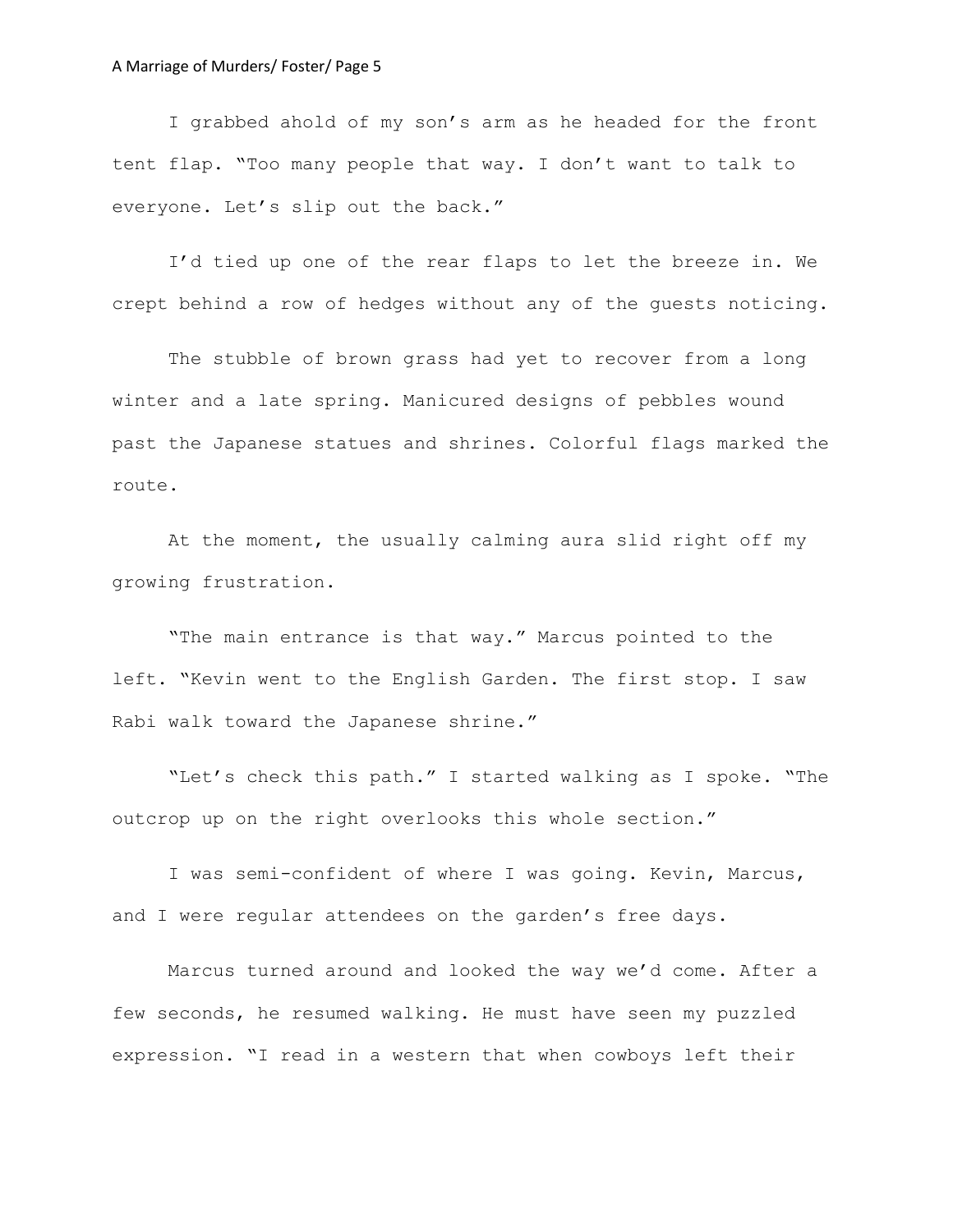camp, they studied the area so they could recognize it when they walked toward it. You should do that."

"Good advice." After three years together, the boy still underestimates my total lack of directional capability. I've tried every trick in the book. My best hope of returning to my own wedding in time was Marcus.

The rising slope of the ground obscured the rock garden and pond that lay in this direction. With each step, the raised voices of two men became increasingly clear.

Marcus's body stiffened. "That's Rabi."

I'd recognized Rabi's voice at the same instant. His stern tone calm command contrasted with an angry warble from a second man. "Rabi can handle himself."

Jack Rabi, in his mid-fifties, used to pick up packages for my now defunct full-time job. A black man with skin so dry it looks almost ashen, he has slightly more meat on his tall frame than a cadaver. His shoulder-length black hair is always perfectly waved and glistens as if it's been oiled.

Within a week of moving in with me, Marcus knew Rabi's entire life history, including his twenty-two years with Special Ops.

The second man's strident tone interrupted my thoughts.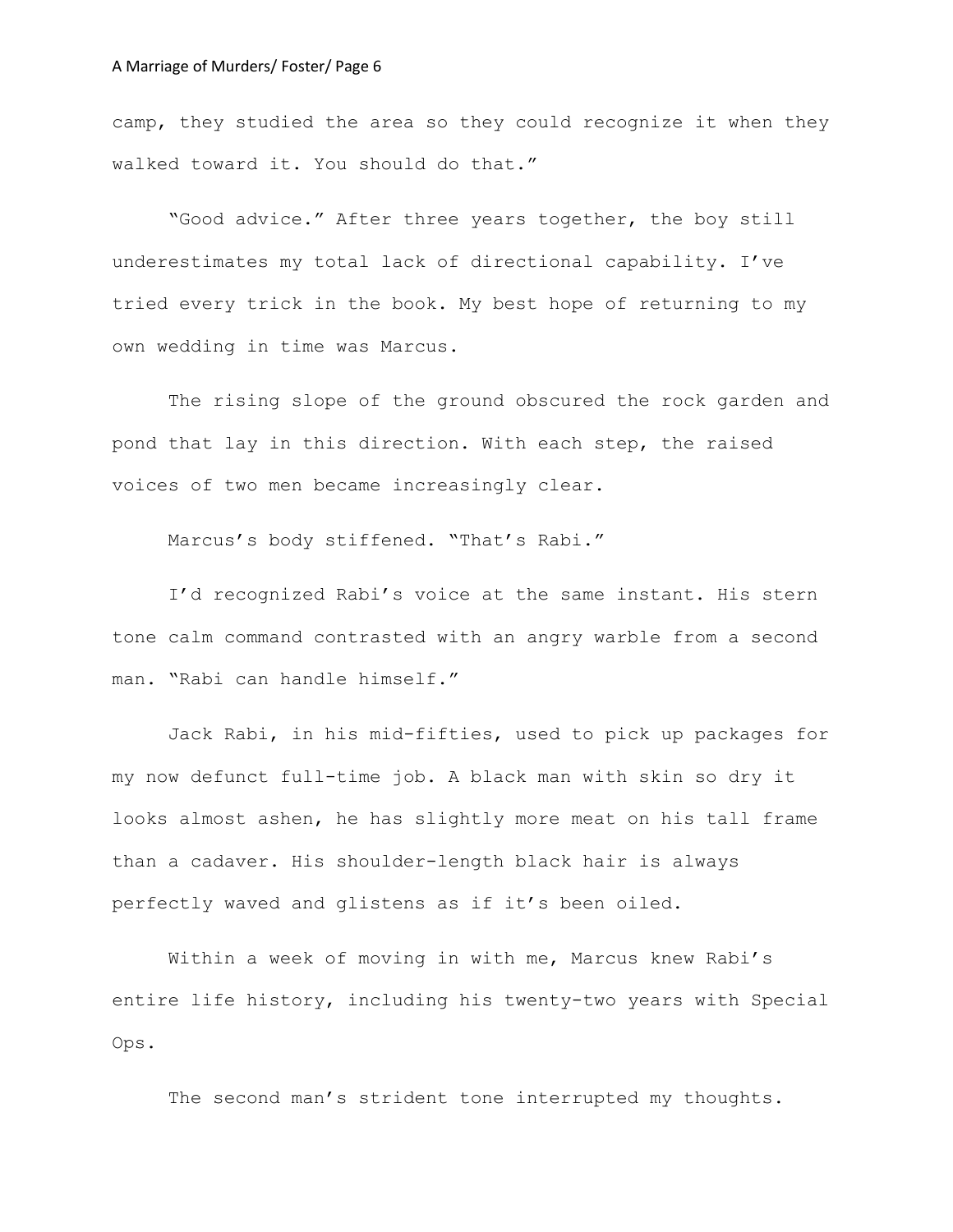Rabi's answer held a sharp edge.

I frowned at the exchange. I couldn't imagine what would provoke Rabi enough to raise his voice.

Rabi not only had more fighting skills than I could comprehend, he was unflappable. When helping on my cases, he'd faced a gunfight, a showdown with a killer, and more than one breaking-and-entering with a slightly raised eyebrow.

Several steps ahead, an ornate metal fence stretched along the top of the rise. Designed to match the Japanese architecture the wrought iron stood almost four feet tall. The open style allowed a complete view of the surrounding area.

I hurried past the row of trees blocking my view. Some people call me nosy. I prefer to think of myself as inquisitive. In the next breath, I clasped the warm bars of the fence the with both hands.

The slight outcrop looked down on the back of the Japanese Shinto shrine where Rabi and another man stood toe-to-toe. Marcus and I were on an outcropping above the men and twenty yards away. Focused on each other, neither man noticed us.

The men faced each other by a shallow pond, roughly twenty feet wide. Sharp edged blocks, dangerously beautiful, were set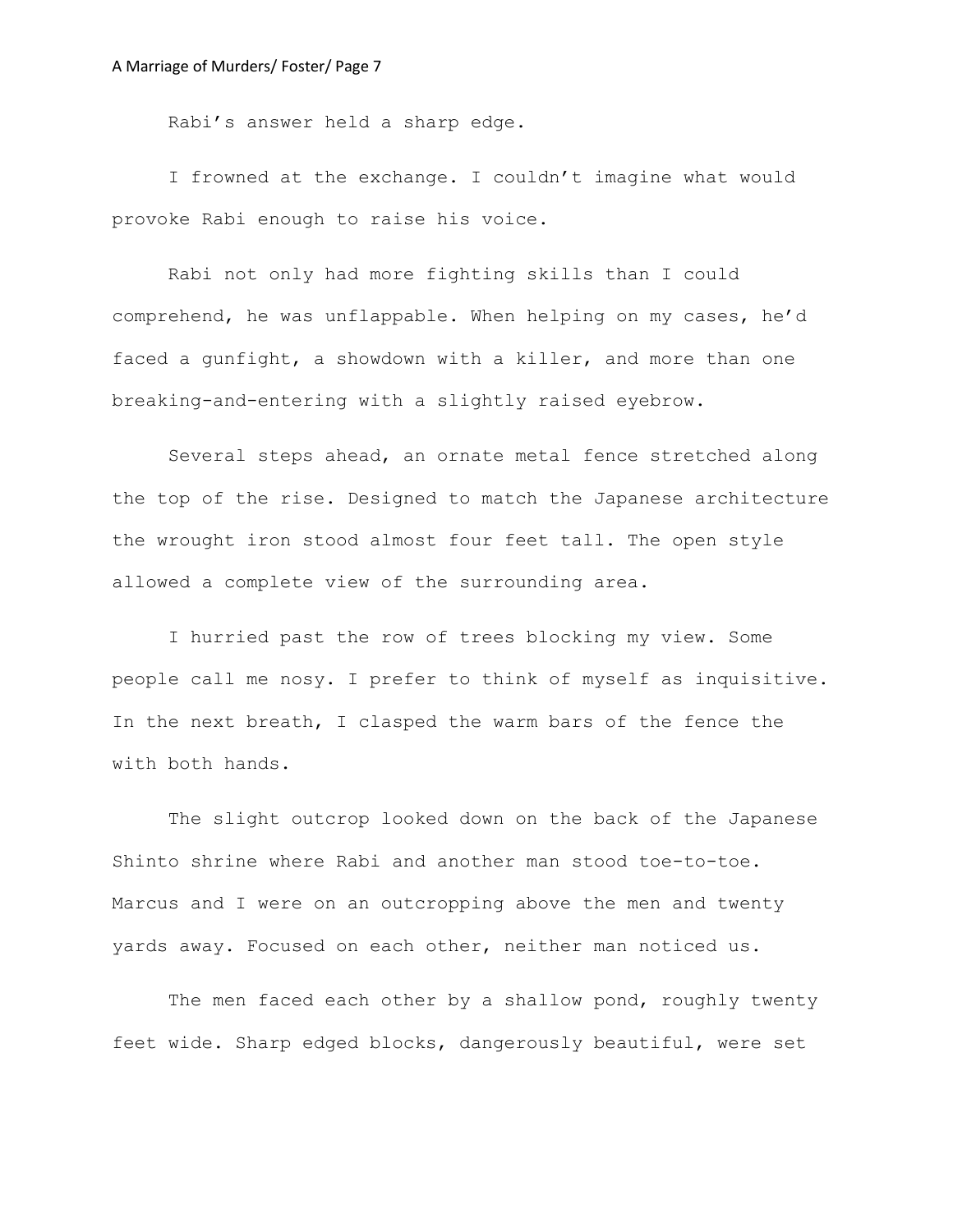along the water's edge. The large, roughhewn stones of emerald green and deep bronze reflected the climbing sun.

"Ed." Rabi's commanding tone sounded over the growl of an angry voice. "Emerson, stop!"

The name shocked me. I'd been so focused on Rabi I'd barely looked at his opponent. Now, the other man's familiar face hit home.

Edward Emerson was the leading candidate in the race for the governor's mansion in November. A popular state senator and a decorated veteran from his deployment in the Middle East, he was favored to win the primary in a few weeks.

Emerson was a barrel-chested man, with a solid build reminiscent of a once muscular athlete going to fat. In a swift move that belied his bulk, he feinted to one side then grabbed the slimmer, taller Rabi by the neck, all but throttling him. "The squad… being killed. Help."

I had to concentrate to make out the guttural words.

Marcus cocked his head to one side. "Choking a guy is a strange way to ask for help."

Rabi swept his arms up and out breaking the man's hold. He grabbed the shorter man's arms. "Calm. Down."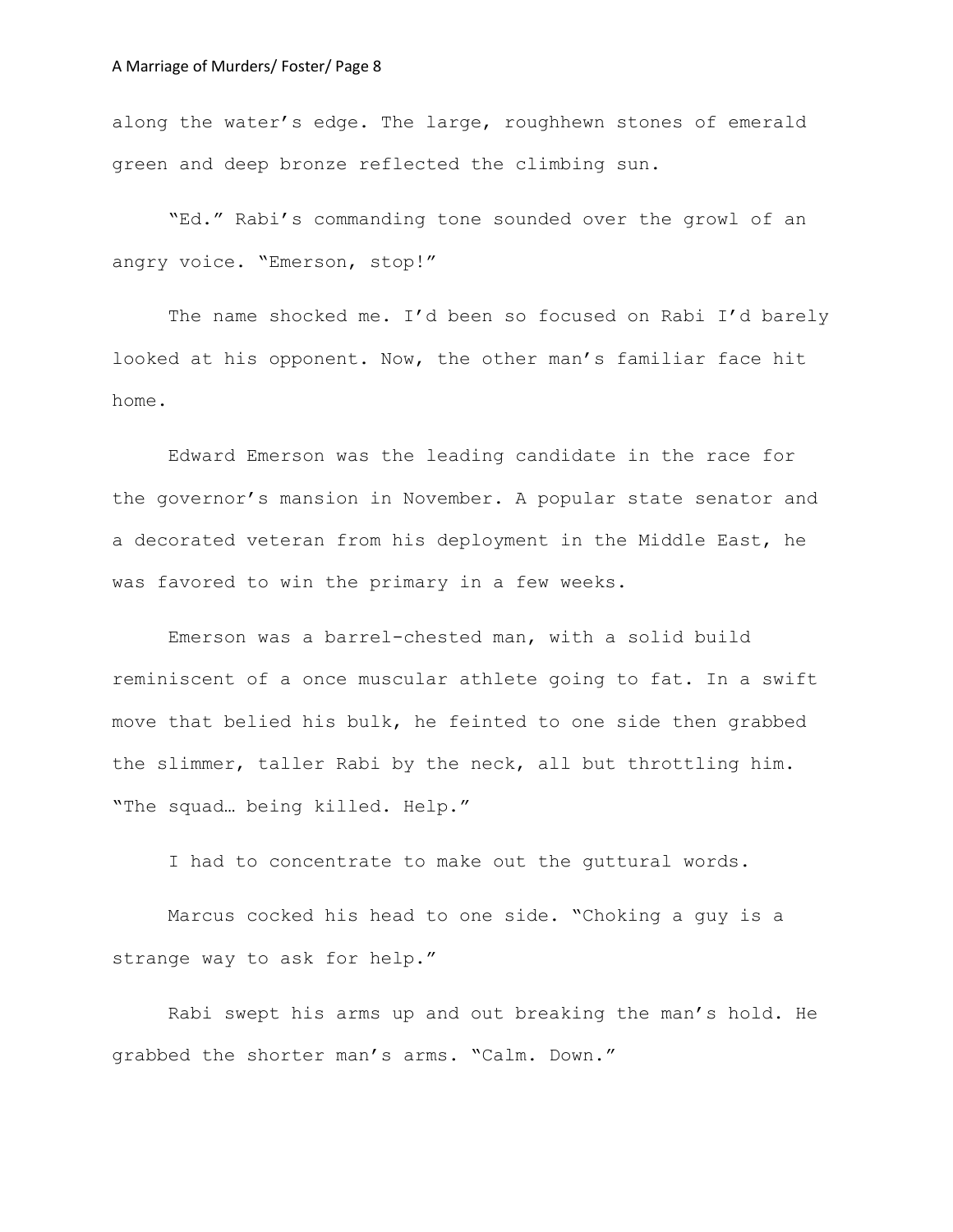"The guys from Special Ops are dead." Emerson struggled without success to free himself from Rabi's grip. "All supposed accidents."

Three years ago, a veteran from the local VFW organized regular poker games for veterans of Special Ops in Nevada. Rabi and a few others got together every three or four months. Though their ages varied from forty to seventy, their common experiences bound them together. Rabi missed the January session for Marcus's championship baseball game.

"You. Me." The other man barked out the words in a harsh tone. "Only ones left."

Rabi shook him. "You insisted on meeting. Here. Today. Said a reporter was out to destroy you."

The politician raked a hand through his hair. He tried to look in several directions at once. "He knows about the mission. You *told* him. It could only be you. You're jealous of my success. You betrayed me."

"You know better." In the face of the man's growing rage, Rabi remained unmoved. "Tell me about Special Ops."

"I tried to contact the others. See if you talked to them. If you set me up with the press." Emerson's eyes held a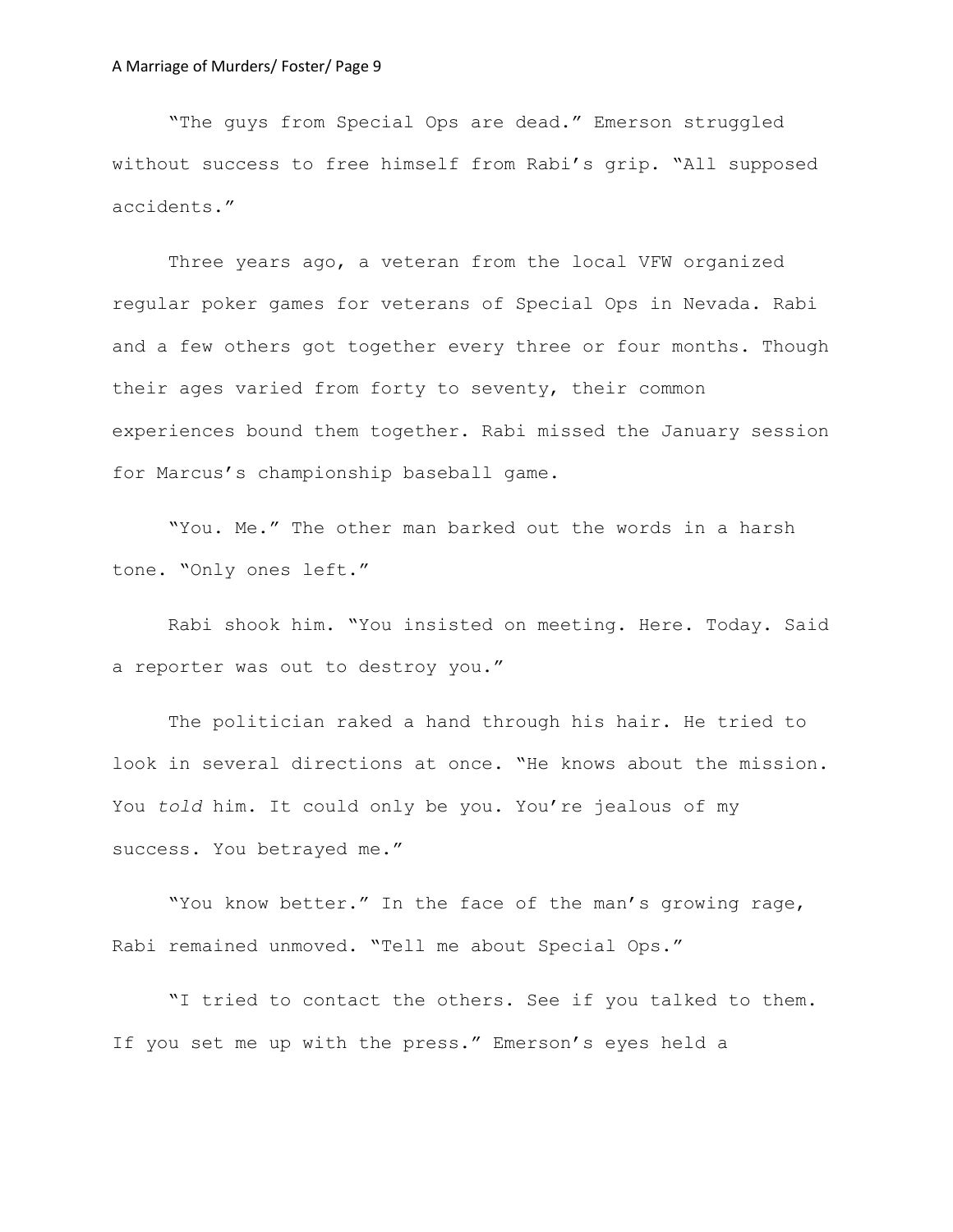feverish, obsessed look. "Nobody answered. E-mails, calls, texts. Nothing."

"Probably thought you were crazy." Even as I muttered the accusation, Emerson's words struck an odd note. Even in the face of crazy, the other veterans would have given him a hearing.

"Listen to me." Emerson wrenched himself backward, breaking Rabi's grip. "He may be killing us."

Rabi shook his head, his shoulder length waves glinted in the sun. "Name."

"Jason Ixta, works for some on-line tabloid." Emerson fisted his hands. "We're being picked off."

I gave an unladylike snort. I was trying to track the guy's story, but his wild talk and thoughts of my wedding warred for control of my brain.

Rabi slowly stepped back. "A disappearance at sea. A slip off a cliff. A car missing a turn. Accidents."

"Three deaths in three months." The other man's voice skyrocketed toward the hysterical. "That's not coincidence."

It felt disloyal to Rabi, but I agreed with Emerson. Crawford, my PI boss man, had been on the police force for twenty-five years. First a uniform cop, then a detective. His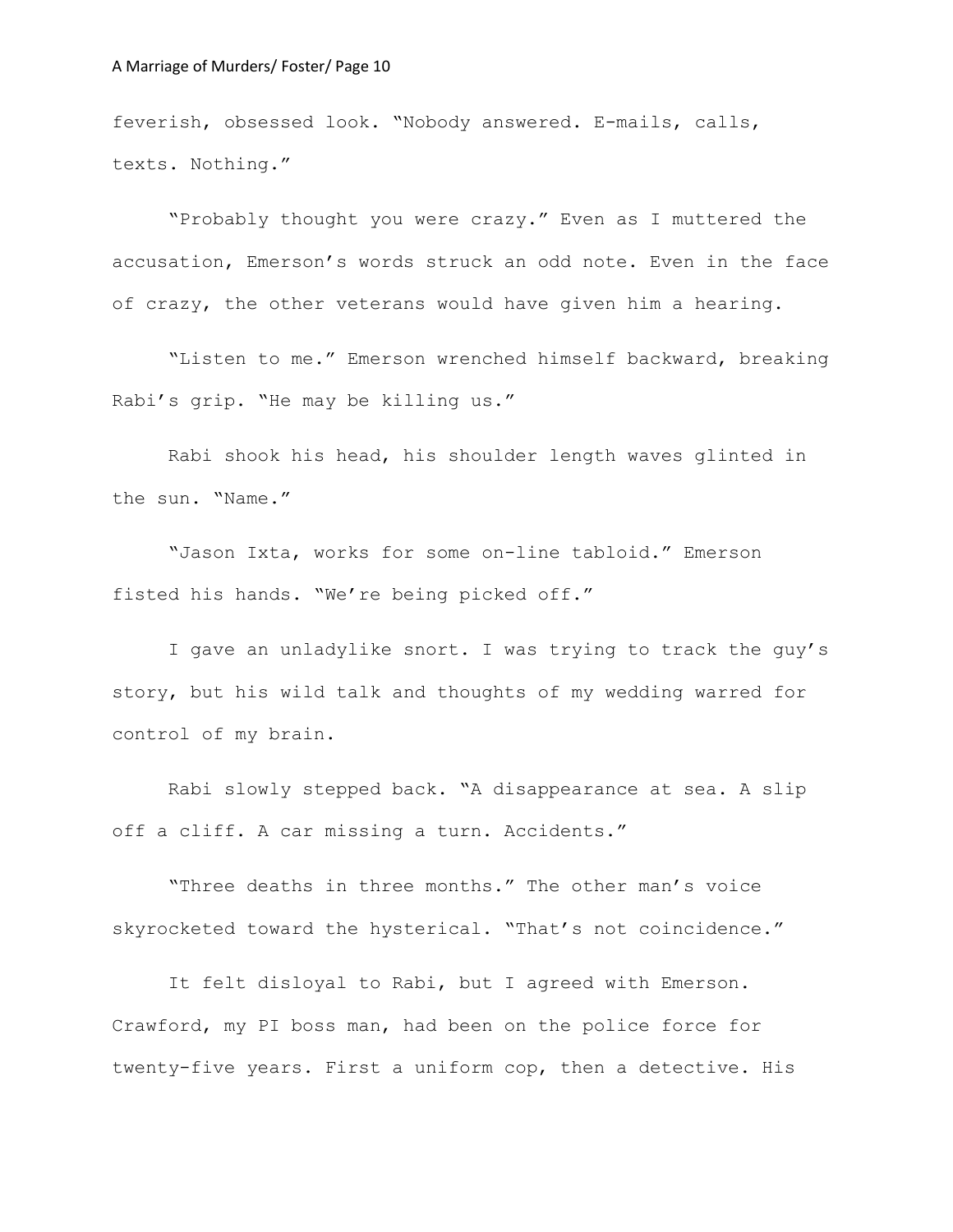never-ending supply of stories has left me wary of coincidences, especially when it involves dead bodies.

"They were trained." Emerson remained undaunted by Rabi's disbelief. "Fleming climbed mountains all over the world. He didn't make mistakes."

Marcus, with his face pressed up against the railings, didn't shift one iota. "Actually, that's why they're called accidents. People get careless."

That was the other side of the argument.

As the wind shifted and my designer dress caressed my legs, my own priorities returned full force. Though I had sympathy for Emerson's obvious fear, I had a wedding to attend, one that couldn't go one without me. My groom was waiting for me, hopefully with the minister.

I put my hand on my son's shoulder. "We have to get back. Kevin has surely found the minister by now. He's going to wonder where I am."

Marcus's frowned. "We can't just leave."

"We can't help Emerson." Not that I wasn't curious, but I'd waited a lifetime to find the man of my dreams. Today was my day.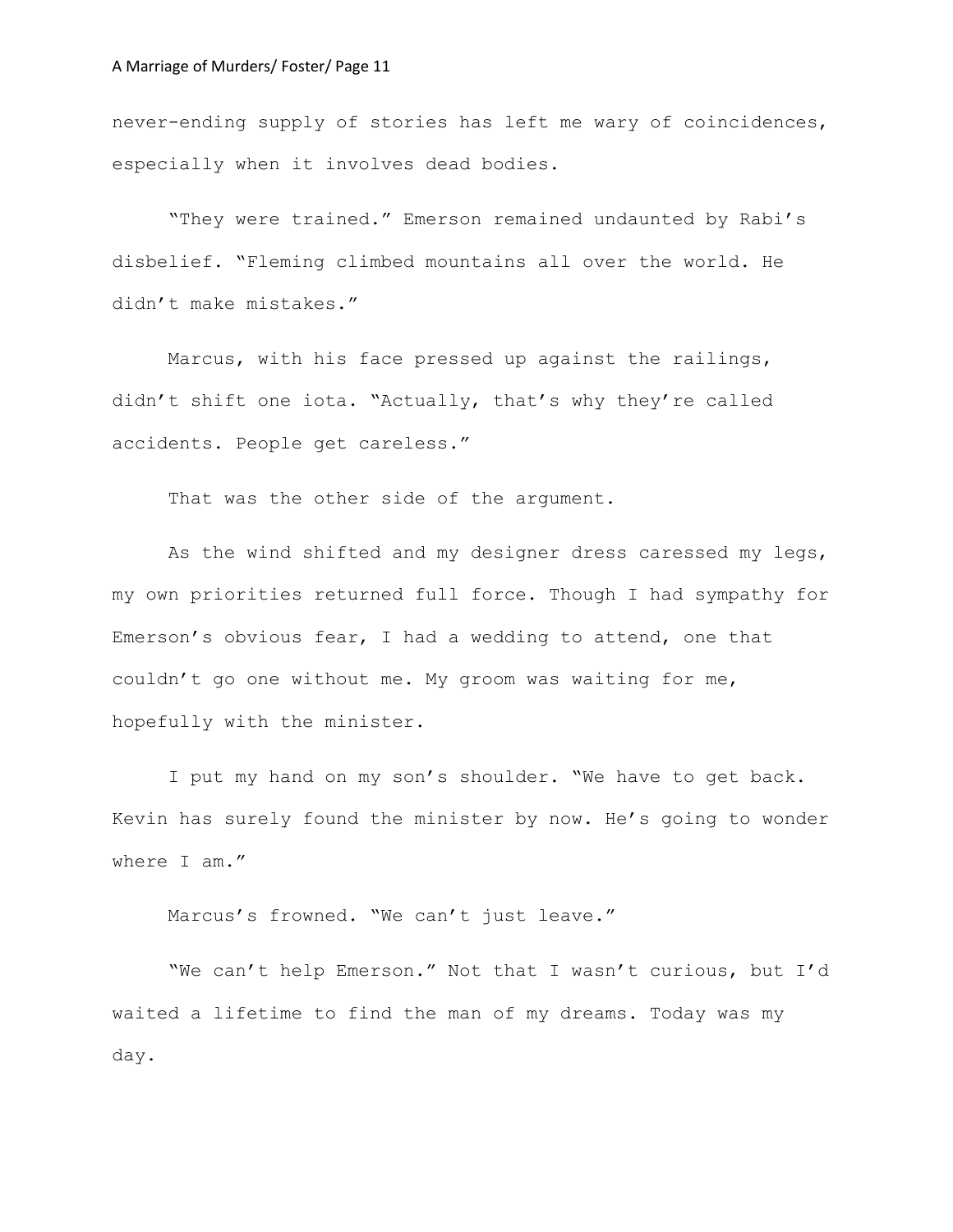I told my puzzle creating brain to stay out of the argument, but the black-and-white grid of a crossword puzzle formed in my mind. Twin lists, Across and Down, were clearly demarcated.

Did I mention that one of my three jobs is creating crossword puzzles? The money barely keeps me in flavored coffee, but that's the one that feeds my soul.

Except I was not going to get involved. I was getting married. In a few hours, I'd be on my honeymoon.

Rabi held up a hand, palm out. "I can't help -- "

Emerson's impatient roar echoed off the trees. He bullrushed Rabi. Head down, the larger, heavier man rammed straight into Rabi's chest.

I heard my son gasp even as I saw Rabi twist his skeletal frame clear of the attack. Quick and tough, Rabi was rarely caught off guard. Though Emerson caught him a glancing blow, Rabi stayed on his feet.

In a heartbeat, Rabi was behind the other man. Taking advantage of his position, he wrapped one arm around Emerson's neck then locked it in place with a firm grip. A chokehold. Almost impossible to break as long as the grip held.

Rabi's grip would hold until the crack of doom.